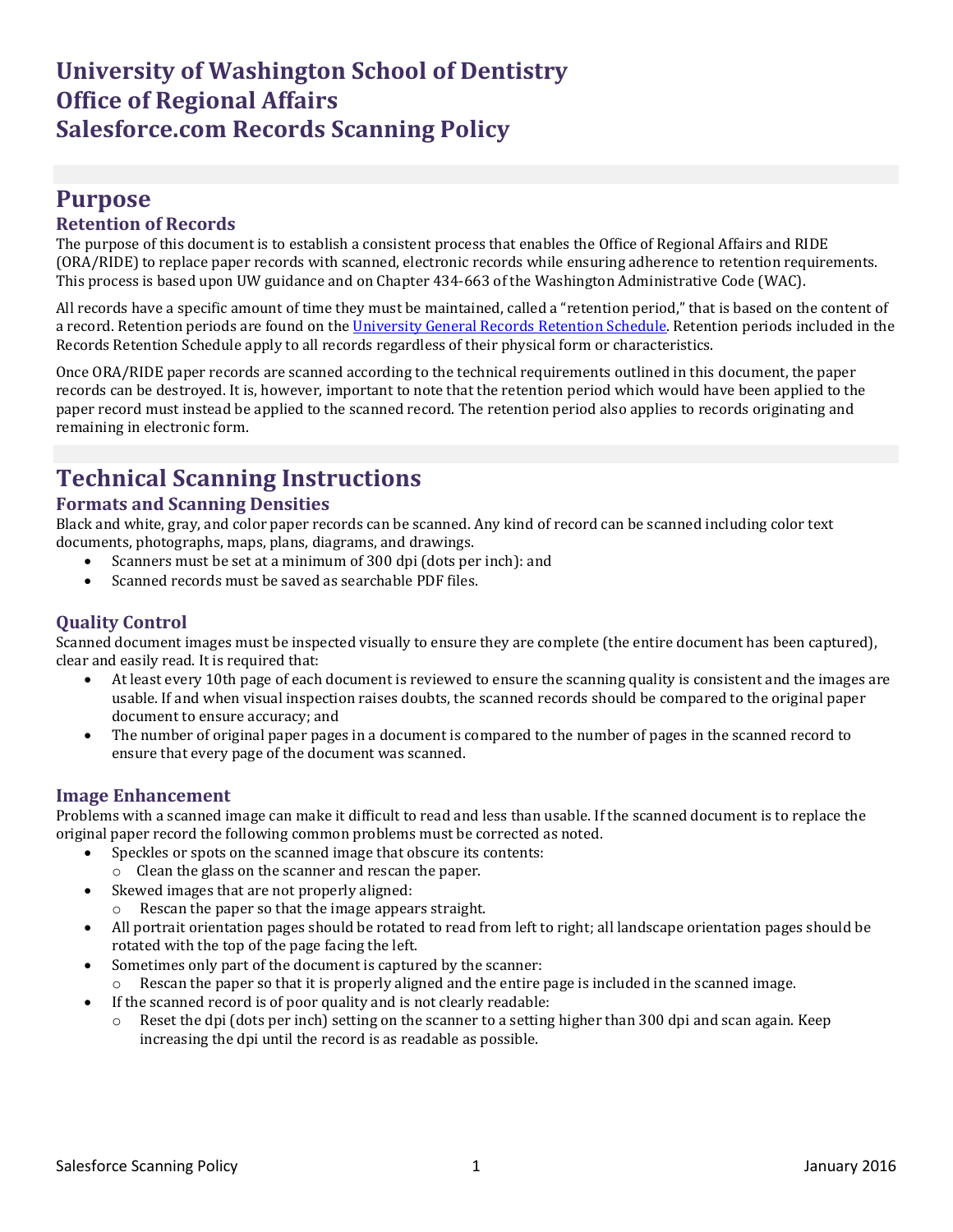### **Poor Quality Images**

Sometimes the condition of the original paper record precludes a good quality scanned image from being produced. In these cases ORA/RIDE will document the problem to avoid future confusion over the poor quality of the scanned image, and retain the paper copy.

- The person scanning will confer with the ORA/RIDE authorized records monitor to make the determination of whether a scan is of usable quality.
- If the best scan is deemed unusable, tag the image with "best scan possible paper retained", using Acrobat Pro "Additional Metadata" in the Document Properties description tab.
- Keep the paper copy of the record in a location determined by the authorized records monitor.
- The scanned copy will still be electronically added to the appropriate account in the Salesforce database.

# **Managing Scanned Records**

### **File Naming Convention**

Scanned records will be named following a convention appropriate to the type of record. These conventions are noted in the Salesforce Naming Conventions document located on SharePoint.

### **Organizing and Filing Scanned Records**

All scanned records will be uploaded as an attachment to the appropriate record in the Salesforce database. Scanned records should not be saved to thumb drives, the shared drive (P-drive), or to the hard drive on a personal computer.

The agreement renewal date and date of termination will be documented in a task connected to the Salesforce account. The task will include a due date for action so that records can be readily accessed and managed for renewal or destruction at the end of their retention period.

### **Modifying Scanned Records**

It is important to ensure that the original content of a scanned record is not altered or modified once it has been finalized. Scanned records will be "read only" PDF format, to ensure that there is no improper alteration or modification. However, many times it is useful to add a note on a PDF using a text box or other Adobe annotation tool. This is not considered a modification of the scanned record and is an acceptable and practical way to make notes on an electronic record. Notes can also be added to the description box on the account in the Salesforce database.

#### **Destruction of Scanned Records**

All scanned documents must be kept through the duration of their retention period. The deletion approval process at ORA/RIDE includes:

- Approver: Typically the unit head or office supervisor. Responsible for authorizing the deletion of records at the end of the retention period.
- Authorized records monitor: Responsible for monitoring records retention and identifying records due for deletion and, upon approval, deleting the records.
- Only authorized individuals (positions) may delete files. Ability to delete files from the database or networked storage location will be restricted to authorized users only.
- NOTE: All records pertaining to ongoing or pending audits, lawsuits (or even reasonably anticipated lawsuits), or public disclosure proceedings must not be destroyed, damaged or altered until the issue is resolved. The Approver is responsible for monitoring which if any records are subject to such restrictions. Once the issue is resolved, the Approver must be informed that records may be destroyed before giving approval for records destruction.

Once a due date reminder appears on the homepage of Salesforce, the authorized records monitor will review the account and verify that the file has reached the end of its retention period. This individual will send the name of the document and the name of the related account to the ORA/RIDE's Approver for destruction approval. Once the Approver returns the email with their approval, the authorized records monitor will delete the file and record the destroyed file on the Records Destruction Log. The log will include: document type, termination date, date deleted, deleted by, and deletion authorized by. The authorized records monitor will then make a note in the description box of the account indicating that the file has been destroyed.

#### **Migration and Preservation Strategies**

ORA/RIDE currently does not maintain any archival records or records with a retention period of more than 6 years that would require a migration and preservation strategy before the original paper documents can be destroyed. If this changes, a migration and preservation strategy will be added to this policy.